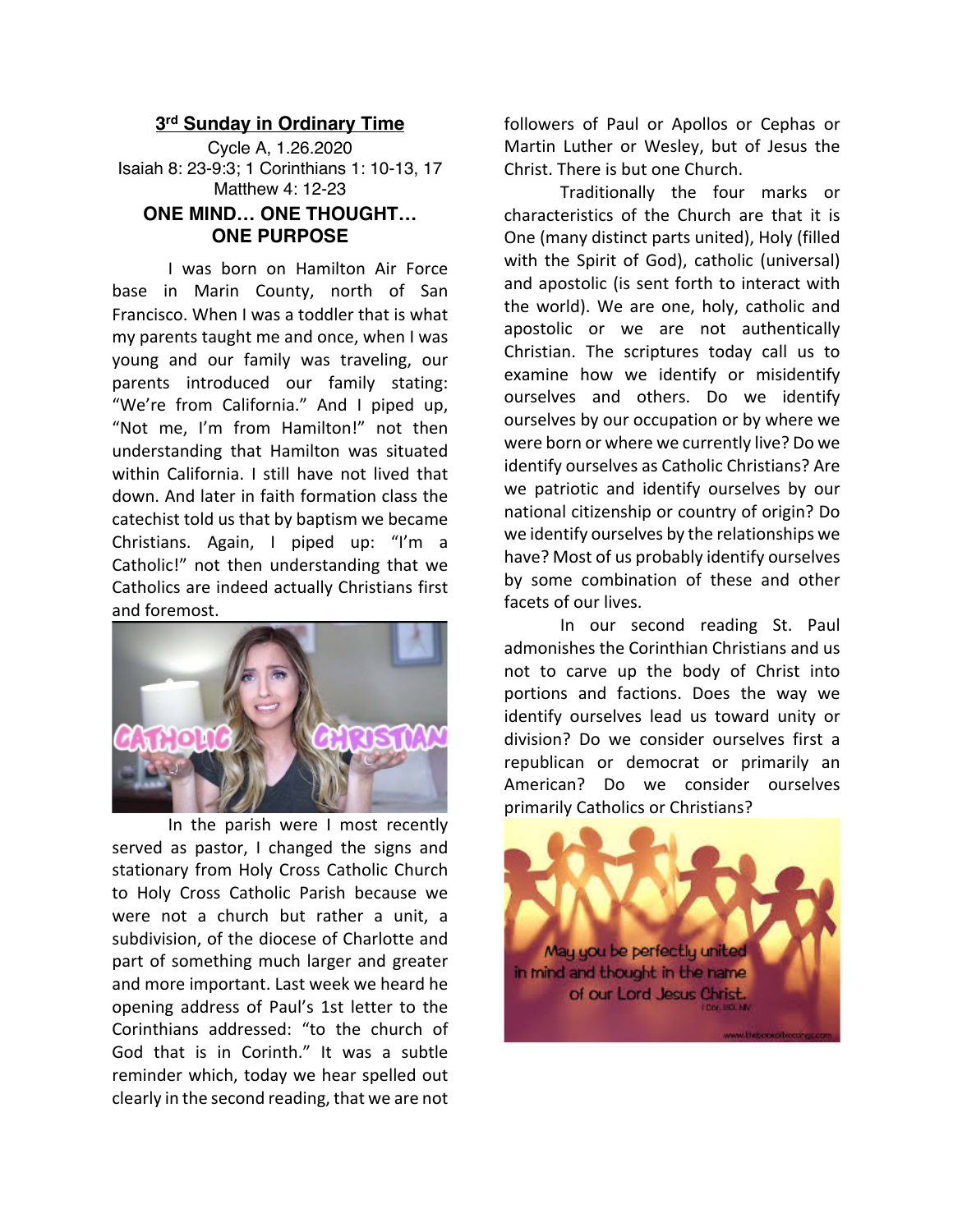How often we think and act as though Jesus and the Virgin Mary were both Catholics instead of remembering that during their entire existence upon this earth they were both Jewish? How often do our interactions with other Christians reflect that we are all members of the Body of Christ with Jesus as the head of the body? How often do we look at other people and see sisters and brothers of one human family with God as our Father? The way we identify ourselves helps shape who we trust, who we will listen to and believe, and what we will allow to interrupt our plans or cause us to change our plans and our lives. We sometimes may trivialize the call of Simon Peter, Andrew, James and John that we heard in today's gospel by making it so unrealistic that it cannot possibly apply to us. It would have been utter madness for the four of them to drop their nets and follow a total stranger.



Certainly they had already met Jesus before this encounter and had answered his invitation to come and see where and how he lived. James and John were probably cousins of Jesus. Yet somehow these four and others came to identify Jesus as someone who they wanted to follow and someone who would lead them closer to God. Jesus probably did not completely yank them out of their former lives; they did not make a complete, irrevocable break with what they had been doing. We know Simon

was married since Jesus cured his mother-inlaw and he had children as well. He had obligations and responsibilities that he could not simply abandon to follow Jesus. Most of us are called to live Jesus not in monasteries but through the various occupations and vocations necessary for our community to function and flourish. We are all called to strive to live our lives in such a way that we reflect that our first allegiance is to our citizenship in heaven which we received by baptism into the Body of Christ regardless of our occupation, vocation or avocation. Jesus calls all of us to follow him, makes us all fishers of men and women!

When John the Baptist was arrested, Jesus realized that he could no longer anonymously practice his faith and let others lead. With John's arrest Jesus realized he had to step up and continue and complete John's message, preaching that we must repent, for the kingdom of heaven is very close to us.



To repent is sometimes translated as turning away from sin. All of us are called to repentance. For most of us repenting does not usually require drastic changes of course in our lives. More often repentance simply means paying closer attention to the shifting, changing situations of our lives and being willing to have our plans and lives interrupted by God so we can lovingly respond in a manner similar to how we imagine Jesus would have responded.